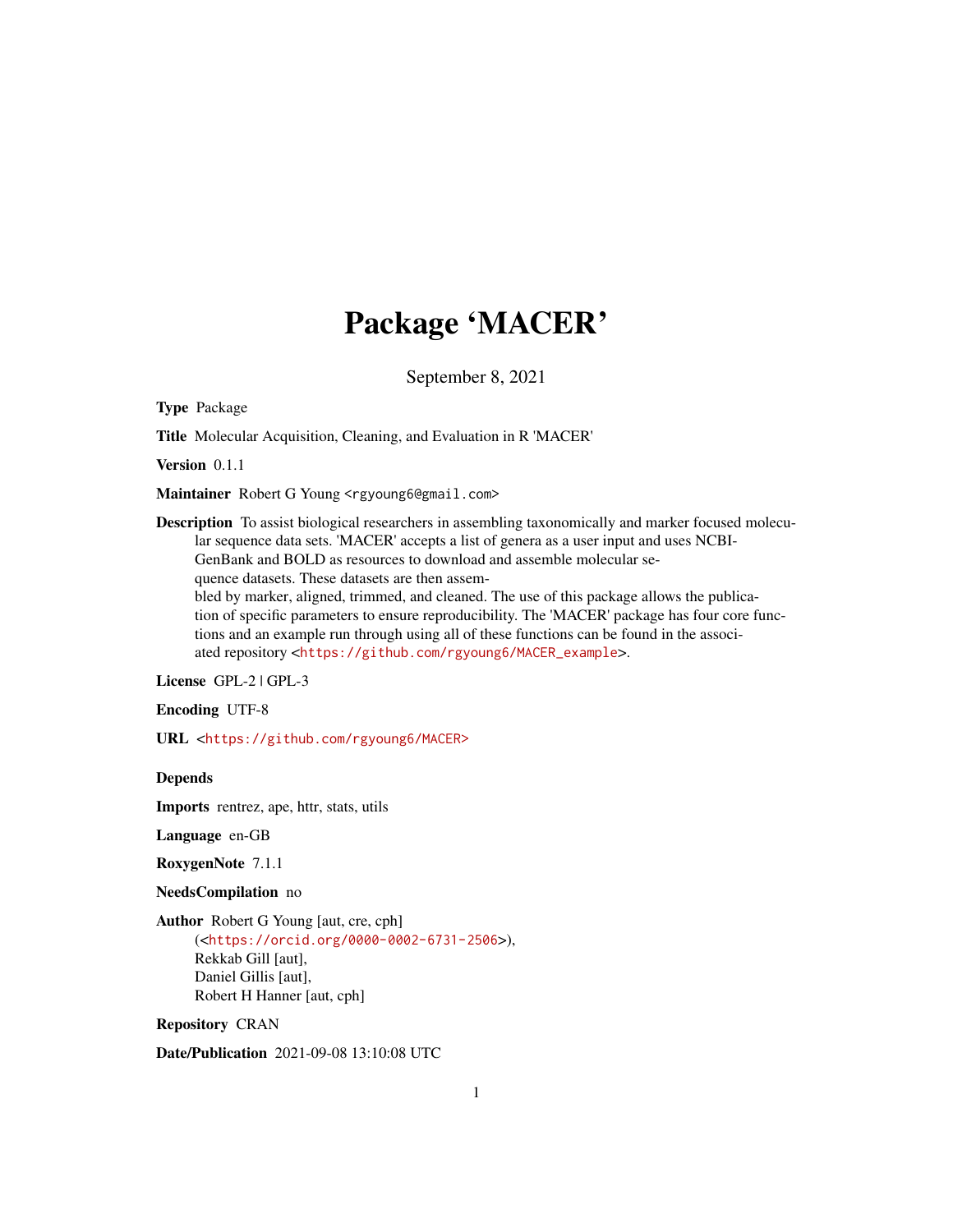### <span id="page-1-0"></span>R topics documented:

| Index |  |
|-------|--|
|       |  |
|       |  |
|       |  |
|       |  |

align\_to\_ref *Align and Trim MSA Against a Reference*

#### Description

Takes a FASTA file with target sequences and aligns them against a reference sequence submitted to the program. The output is an aligned fasta file that is trimmed to the length of the reference sequence. Sequences without full coverage (records having sequences with leading or trailing gaps) are removed. Records with characters other than IUPAC are also removed. Finally, internal gaps are removed from the sequence based on the submitted multiple sequence alignment percent coverage of the character position as provided in the pigl argument supplied by the user.

#### Usage

```
align_to_ref(
  data_folder = NULL,
  ref_seq_file = NULL,
 MAFFT_loc = NULL,
  output_file = NULL,
  pig1 = 0.95,
  op = 1.53\mathcal{L}
```
#### Arguments

| data_folder  | This variable can be used to provide a location for the file containing all of the<br>fasta files wanting to be aligned. The default value is set to NULL where the<br>program will prompt the user to select the folder through point-and-click. |
|--------------|---------------------------------------------------------------------------------------------------------------------------------------------------------------------------------------------------------------------------------------------------|
| ref_seq_file | This variable can be used to provide a location for the reference sequence file.<br>The default value is set to NULL where the program will prompt the user to<br>select the folder through point-and-click.                                      |
| MAFFT_loc    | This variable can be used to provide a location for the MAFFT program. The<br>default value is set to NULL where the program will prompt the user to select<br>the folder through point-and-click.                                                |
| output_file  | This variable can be used to set the location of the output files from the program.<br>The default value is set to NULL where the program will place the output files<br>in the same location as the target files.                                |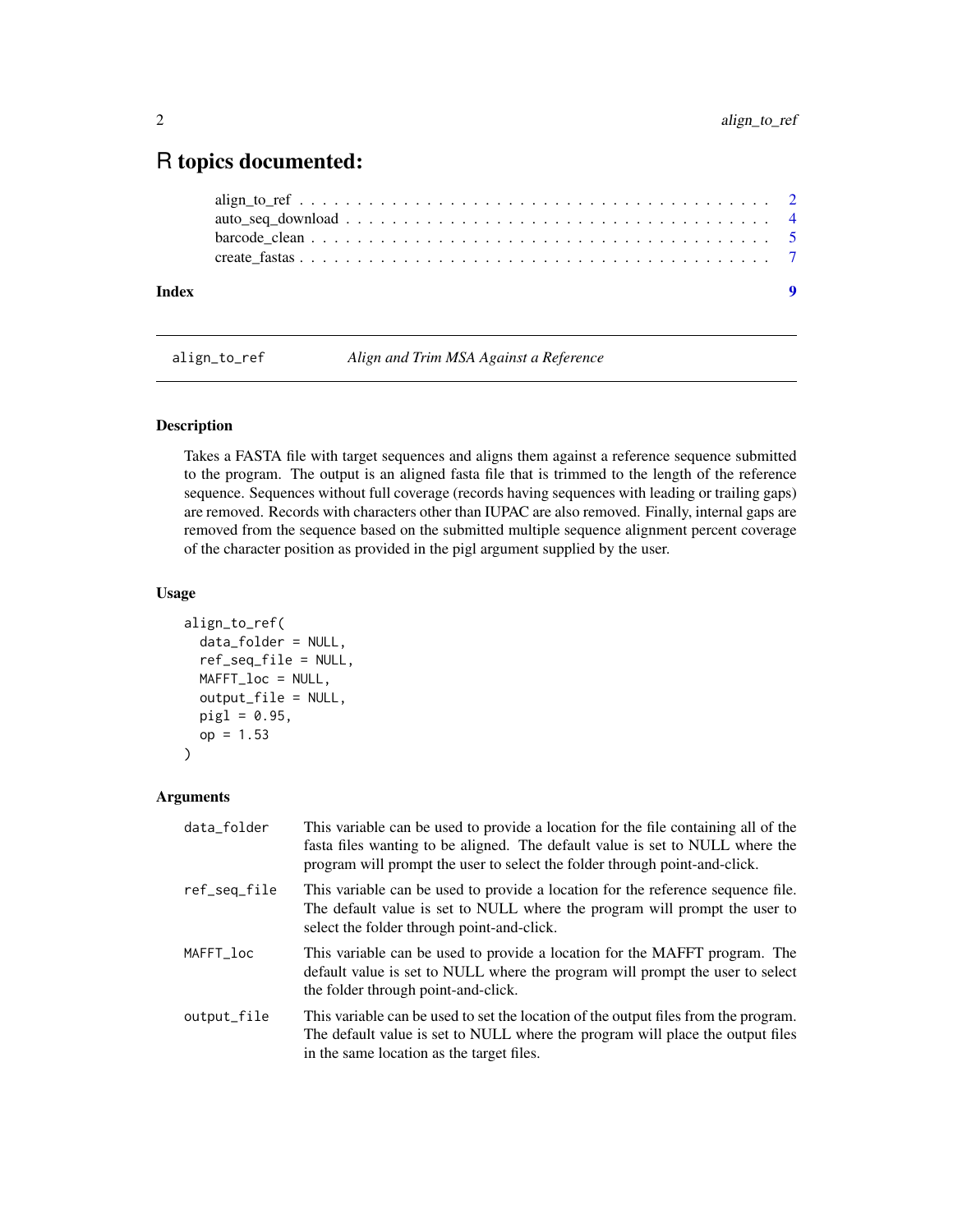| pigl | This is the percent internal gap loop argument. This provides a percent that will<br>remove records causing internal gaps if more than the percent value assigned<br>to this argument is reached. If this value is set to 0 then internal gaps are not<br>removed. The default for this value is 0.95.                                                                                           |
|------|--------------------------------------------------------------------------------------------------------------------------------------------------------------------------------------------------------------------------------------------------------------------------------------------------------------------------------------------------------------------------------------------------|
| op   | This is the gap opening penalty for the use of MAFFT. The higher the value the<br>larger penalty in the alignment. The default for this value is set to 1.53 which<br>is the default value in the MAFFT program. For alignment of highly conserved<br>regions where no gaps are expected this should be set to a much higher number<br>and 10 is recommended for coding regions like the COI-5P. |

#### Details

User Input: 1. A file folder location with the fasta files that need to be aligned and trimmed using the supplied reference sequence. Please note that any and all fasta files (named \*.fas) in this folder will be analyzed. 2. A reference sequence file with a sequence or MSA with all sequences having the same length. 3. The location of the MAFFT executable file <https://mafft.cbrc.jp/alignment/software/>

#### Value

Output: 1. In the submitted file folder location there will be a log file titled MAFFT\_log. 2. The sequence output files from this script are placed into two subfolders. These folders are in the submitted file location where the fasta files of interest are located. The two folders created are MAFFT and MAFFT trimmed. In the MAFFT folder there will be files with name of the files in the submitted file folder appended with "\_MAFFT". The MAFFT\_trimmed file will contain files with the same naming convention as the files in the submitted folder and appended with "\_MAFFT\_trimmed".

#### Author(s)

Robert G. Young

#### References

<https://github.com/rgyoung6/MACER> Young RG, Gill R, Gillis D, Hanner RH (2021) Molecular Acquisition, Cleaning and Evaluation in R (MACER) - A tool to assemble molecular marker datasets from BOLD and GenBank. Biodiversity Data Journal 9: e71378. <https://doi.org/10.3897/BDJ.9.e71378>

#### See Also

auto\_seq\_download() create\_fastas() barcode\_clean()

#### Examples

```
## Not run:
align_to_ref(pigl=0.75)
align_to_ref(pigl=0.95, op=10)
align_to_ref(pigl=0)
```
## End(Not run)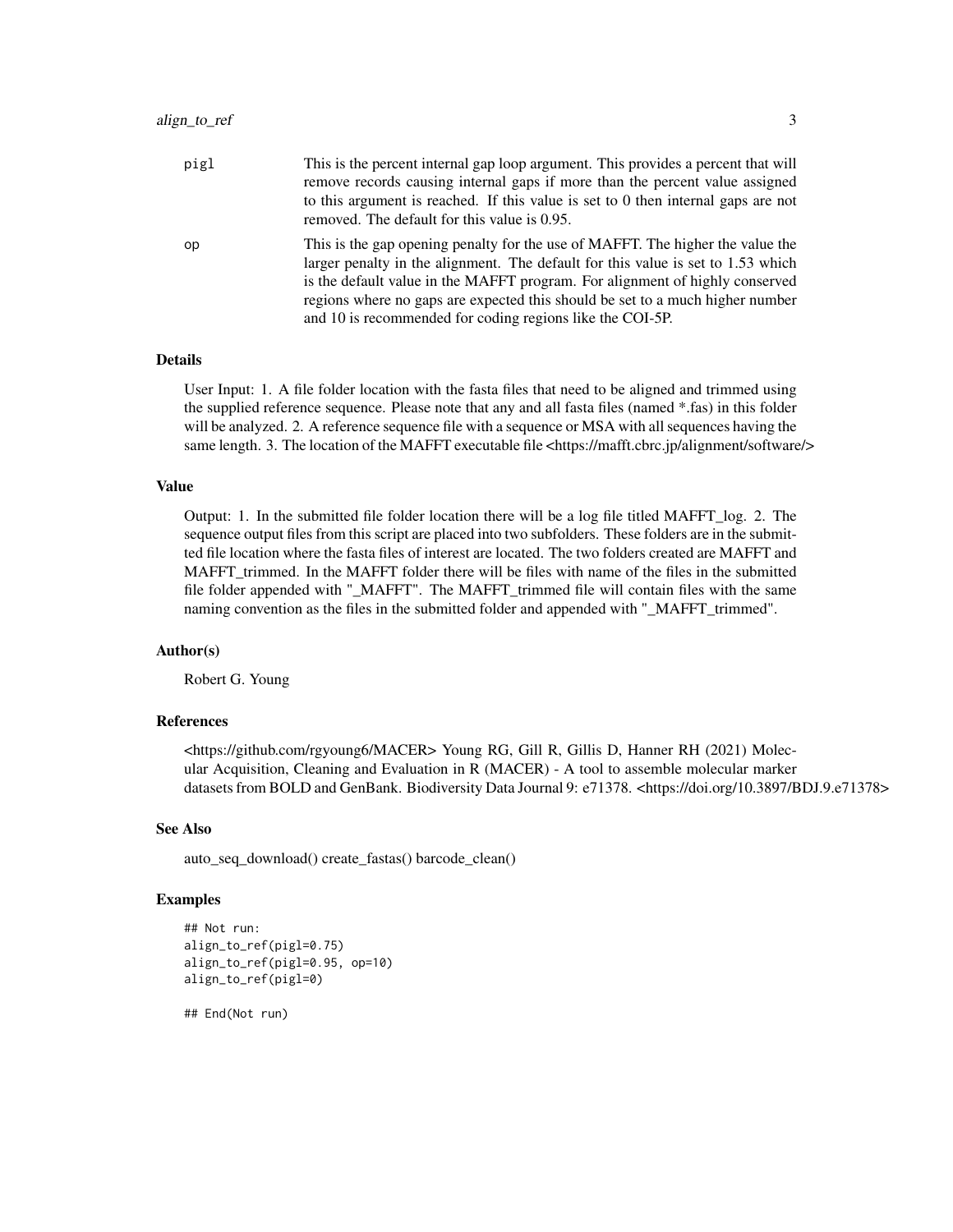#### <span id="page-3-0"></span>Description

Takes a list of genera, as supplied by the user, and searches and downloads molecular sequence data from BOLD and Genbank.

#### Usage

```
auto_seq_download(
 BOLD_database = TRUE,
 NCBI_database = TRUE,
  search_str = NULL,
  input_file = NULL,
  output_file = NULL
)
```
#### Arguments

| BOLD_database | TRUE is to include, FALSE is to exclude; default TRUE                                                                                                                                                                                                                |
|---------------|----------------------------------------------------------------------------------------------------------------------------------------------------------------------------------------------------------------------------------------------------------------------|
| NCBI database | TRUE is to include, FALSE is to exclude; default TRUE                                                                                                                                                                                                                |
| search_str    | NULL uses the default string, anything other than NULL then that string will be<br>used for the GenBank search; default NULL. The Default String is: (genus[ORGN])<br>NOT (shotgun[ALL] OR genome[ALL] OR assembled[ALL] OR microsatel-<br>$li\text{te}[\text{ALL}]$ |
| input_file    | NULL prompts the user to indicate the location of the input file through point<br>and click prompts, anything other than NULL then the string supplied will be<br>used for the location; default NULL                                                                |
| output_file   | NULL prompts the user to indicate the location of the output file through point<br>and click prompts, anything other than NULL then the string supplied will be<br>used for the location; default NULL                                                               |

#### Details

User Input: A list of genera in a text file in a single column with a new line at the end of the list.

#### Value

Outputs: One main folder containing three other folders. Main folder - Seq\_auto\_dl\_TTTTTT\_MMM\_DD Three subfolders: 1. BOLD - Contains a file for every genus downloaded with the raw data from the BOLD system. 2. NCBI - Contains a file for every genus downloaded with the raw data from GenBank. 3. Total\_tables - Contains files for the running of the function which include... A\_Summary.txt - This file contains information about the downloads. A\_Total\_Table.tsv – A file with a single table containing the accumulated data for all genera searched.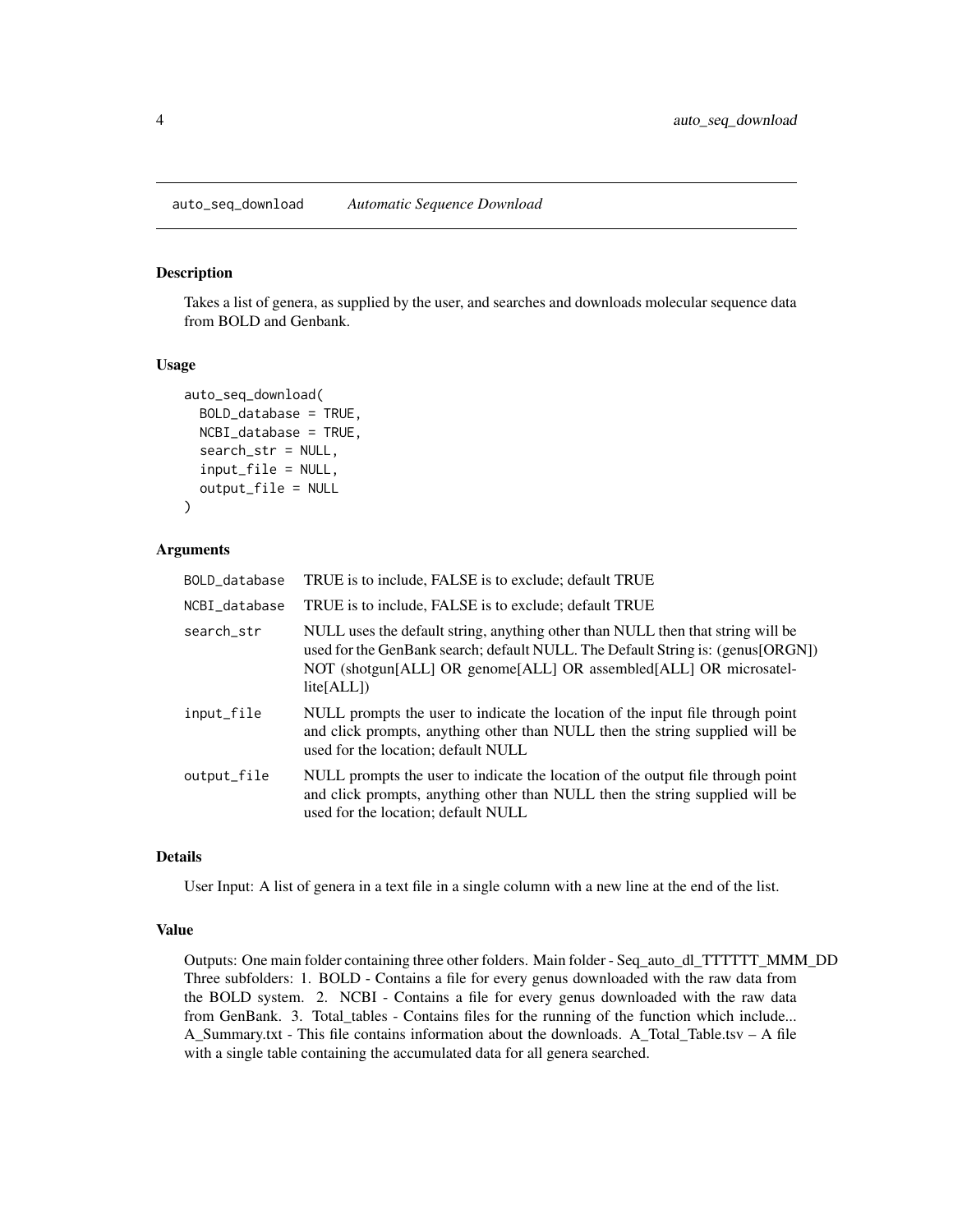#### <span id="page-4-0"></span>barcode\_clean 5

#### Note

When using a custom search string for NCBI only a single genus at a time can be used.

#### Author(s)

Robert G. Young

#### References

<https://github.com/rgyoung6/MACER> Young, R. G., Gill, R., Gillis, D., Hanner, R. H. (Submitted June 2021). Molecular Acquisition, Cleaning, and Evaluation in R (MACER) - A tool to assemble molecular marker datasets from BOLD and GenBank. Biodiversity Data Journal.

#### See Also

create\_fastas() align\_to\_ref() barcode\_clean()

#### Examples

```
## Not run:
auto_seq_download()
auto_seq_download(BOLD_database = TRUE, NCBI_database = FALSE)
auto_seq_download(BOLD_database = FALSE, NCBI_database = TRUE)
```
## End(Not run)

barcode\_clean *DNA Barcode Clean*

#### Description

Takes an input fasta file and identifies genus level outliers and species outliers based on the 1.5 x greater than the interquartile range. It also, if selected, checks the sequence using amino acid translation and has the option to eliminate sequences that have non-IUPAC codes. Finally, the program calculates the barcode gap for the species in the submitted dataset.

#### Usage

```
barcode_clean(AA_code = "invert", AGCT_only = TRUE, data_folder = NULL)
```
#### Arguments

AA\_code This is the amino acid translation matrix (as implemented through ape) used to check the sequences for stop codons. The following codes are available std, vert, invert, F. The default is invert.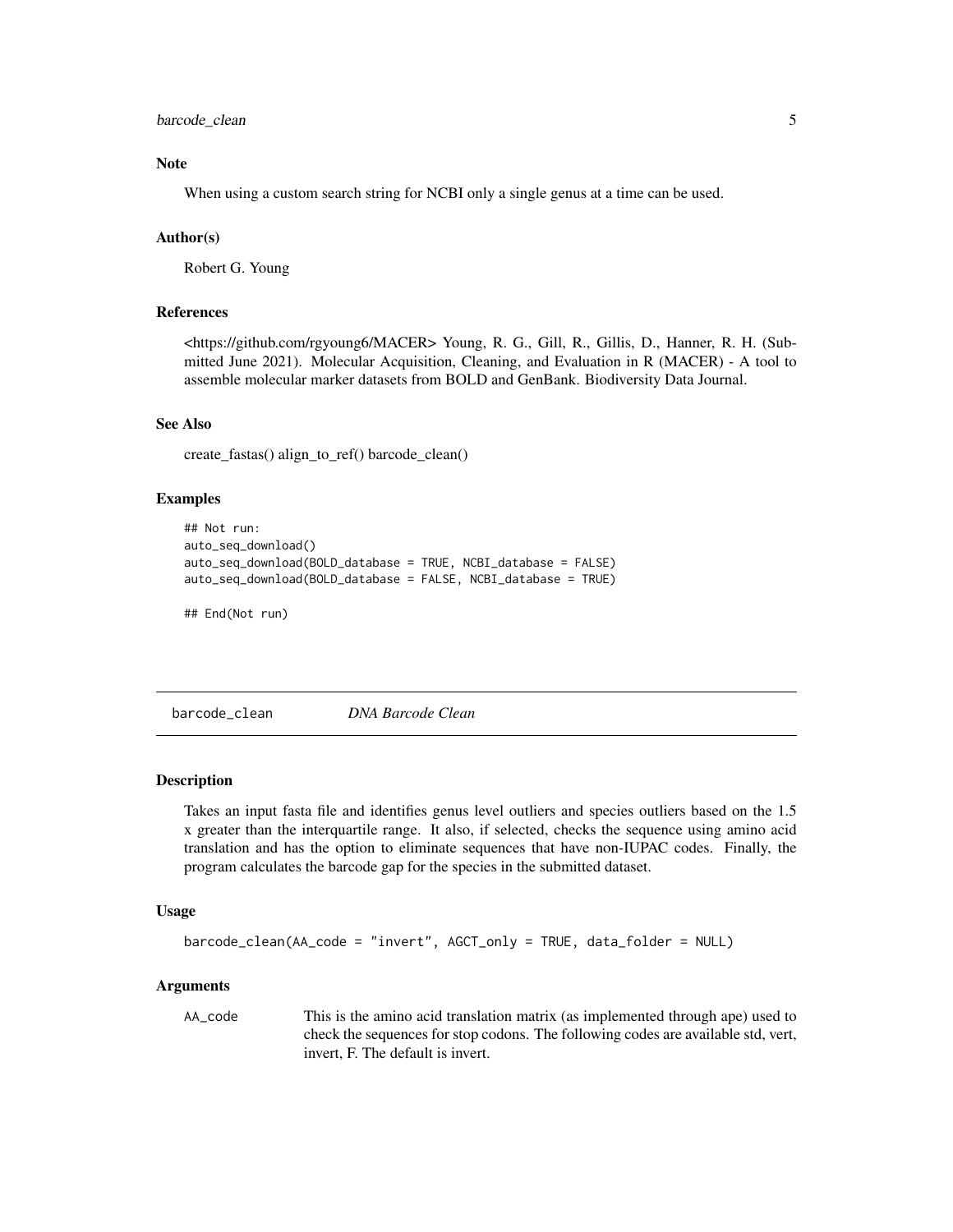| AGCT_only   | This indicates if records with characters other than AGCT are kept, the default is<br>TRUE. TRUE removes records with non-AGCT FALSE is accepting all IUPAC<br>characters                                          |
|-------------|--------------------------------------------------------------------------------------------------------------------------------------------------------------------------------------------------------------------|
| data_folder | This variable can be used to provide a location for the MSA fasta files to be<br>cleaned. The default value is set to NULL where the program will prompt the<br>user to select the folder through point-and-click. |

#### Details

Input: A file folder with one or more fasta files of interest

#### Value

Output: A single log file for the running of the function with the name A\_Clean\_File\_YYYY-DD-TTTTTTTT. The function will also output three files for each fasta file submitted. The first is the distance matrix that was calculated and used to assess the DNA barcode gaps. This file is named the same as the input file with dist table.dat appended to the end of the name. The second file is the total data table file which provides a table of all submitted records for each data set accompanied with the results from each section of the analysis. This file is named the same as the input fasta with data\_table.dat appended to the end, Finally, a fasta file with all outliers and flagged records removed is generated for each input fasta file. This output file is named the same as the input fasta with no\_outlier.fas appended to the end.

#### Author(s)

Robert G. Young

#### References

<https://github.com/rgyoung6/MACER> Young RG, Gill R, Gillis D, Hanner RH (2021) Molecular Acquisition, Cleaning and Evaluation in R (MACER) - A tool to assemble molecular marker datasets from BOLD and GenBank. Biodiversity Data Journal 9: e71378. <https://doi.org/10.3897/BDJ.9.e71378>

#### See Also

auto\_seq\_download() create\_fastas() align\_to\_ref()

#### Examples

```
## Not run:
barcode_clean(),
barcode_clean(AA_code = "vert", AGCT_only = TRUE),
barcode_clean(AA_code = "vert")
## End(Not run)
```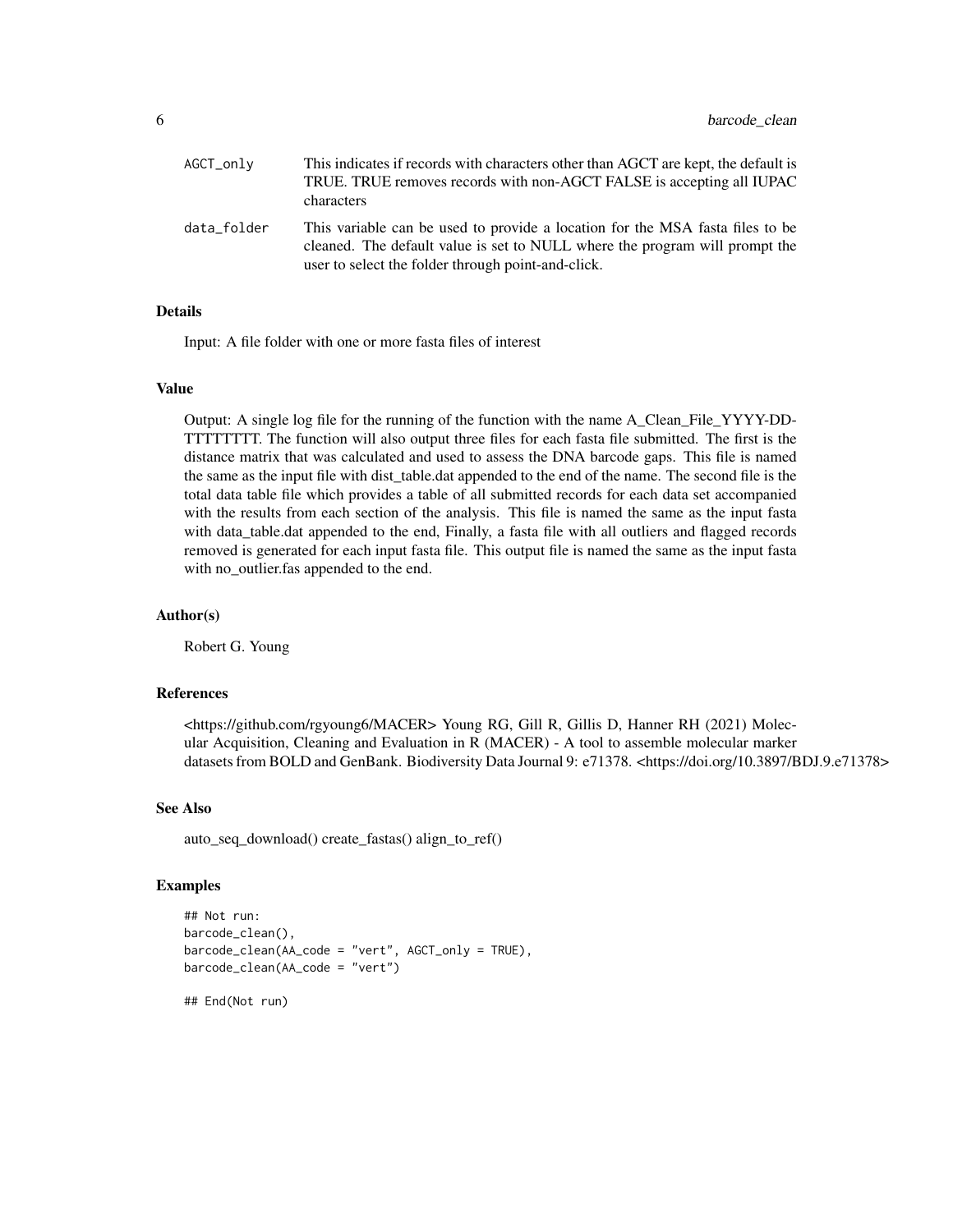<span id="page-6-0"></span>create\_fastas *Table To FASTA*

#### Description

Using the output table from the download script and the user built genus-marker name parameter file to take the downloaded data and place them into fasta files.

#### Usage

```
create_fastas(
  data_file = NULL,
  input_file = NULL,
  output_folder = NULL,
 no_marker = FALSE,
  no_taxa = FALSE,
 no_seq = FALSE,
  name_issue = FALSE,
  taxa_digits = FALSE,
  taxa_ - punct = FALSE
)
```
#### Arguments

| data_file     | NULL prompts the user to indicate the location of the data file in the format<br>of the auto_seq_download output, anything other than NULL then the string<br>supplied will be used for the location; default NULL     |
|---------------|------------------------------------------------------------------------------------------------------------------------------------------------------------------------------------------------------------------------|
| input_file    | NULL prompts the user to indicate the location of the input file used to select<br>through point and click prompts, anything other than NULL then the string sup-<br>plied will be used for the location; default NULL |
| output_folder | NULL prompts the user to indicate the location of the output file through point<br>and click prompts, anything other than NULL then the string supplied will be<br>used for the location; default NULL                 |
| no_marker     | If set to TRUE then will include records filtered out due to no marker data.<br>Default is FALSE to not include records with no marker data.                                                                           |
| no_taxa       | If set to TRUE then will include records filtered out due to no taxa data. Default<br>is FALSE to not include records with no taxa data.                                                                               |
| no_seq        | If set to TRUE then will include records filtered out due to no sequence data.<br>Default is FALSE to not include records with no sequence data.                                                                       |
| name_issue    | If set to TRUE then will include records filtered out due to genus and species<br>names with more than two terms. Default is FALSE to not include records with<br>taxonomic naming issues.                             |
| taxa_digits   | If set to TRUE then will include records filtered out due to genus or species<br>names containing digits. Default is FALSE to not include records with digits in<br>the taxonomic naming.                              |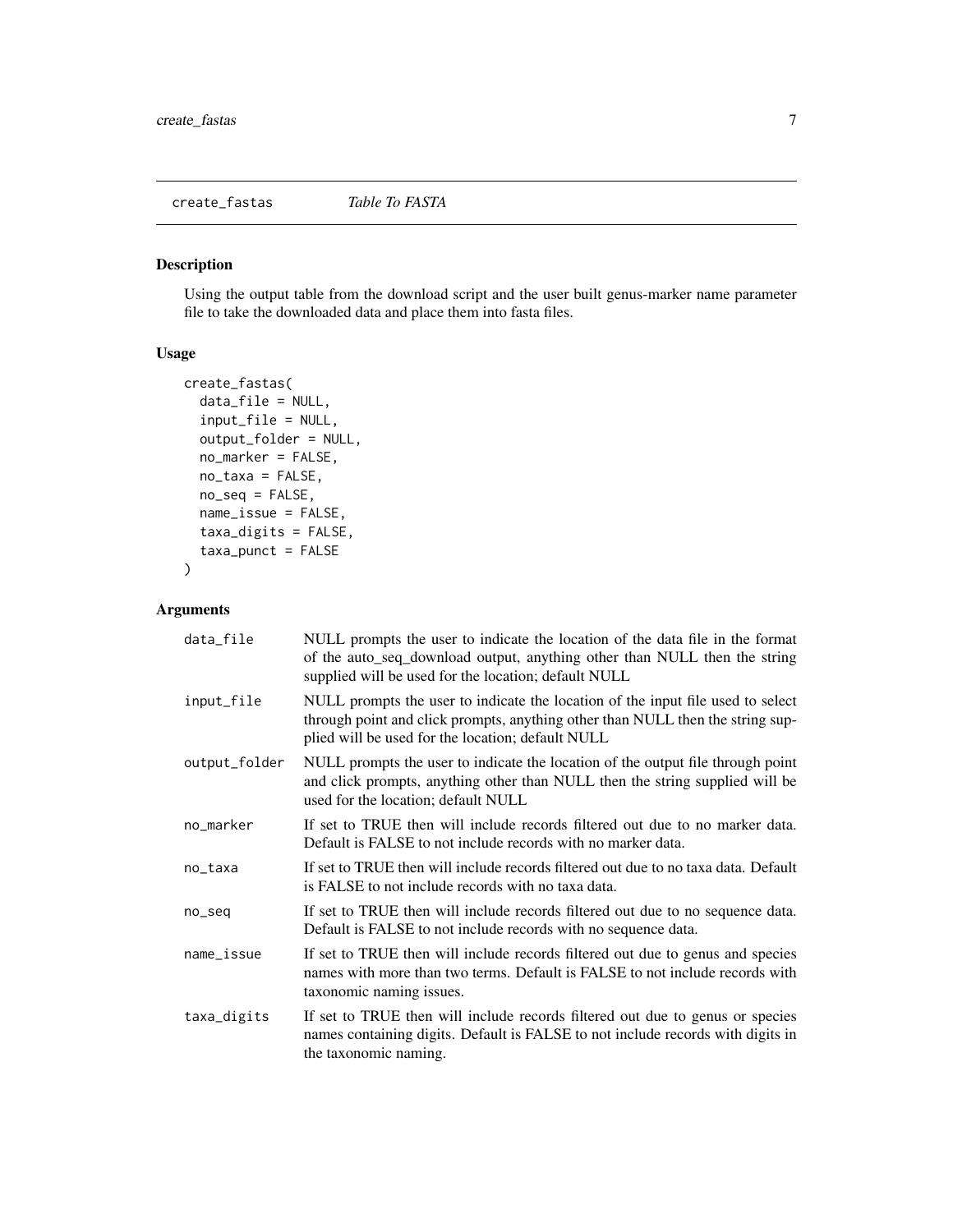8 create\_fastas

| taxa_punct | If set to TRUE then will include records filtered out due to the presence of punc- |
|------------|------------------------------------------------------------------------------------|
|            | tuation in the genus or species names. Default is FALSE to not include records     |
|            | with punctuation in the taxonomic naming.                                          |

#### Details

Input: File with list of genera with the molecular markers names below the taxa. The information to create this parameters file can be obtained from A\_Summary.txt file from the download script results. For further details please see the documentation.

#### Value

This script outputs a fasta file of sequences for each column in the submitted parameters file. These files are named with the genera of interest and the first marker name in the column of the parameters file. These files are located in the folder where the Total\_tables.txt file is located.

#### Author(s)

Rekkab Singh Gill

#### References

<https://github.com/rgyoung6/MACER> Young RG, Gill R, Gillis D, Hanner RH (2021) Molecular Acquisition, Cleaning and Evaluation in R (MACER) - A tool to assemble molecular marker datasets from BOLD and GenBank. Biodiversity Data Journal 9: e71378. <https://doi.org/10.3897/BDJ.9.e71378>

#### See Also

create\_fastas() align\_to\_ref() barcode\_clean()

#### Examples

```
## Not run:
create_fastas()
create_fastas(no_marker = TRUE, no_taxa = TRUE)
create_fastas(no_seq = TRUE, name_issue = TRUE)
```
## End(Not run)